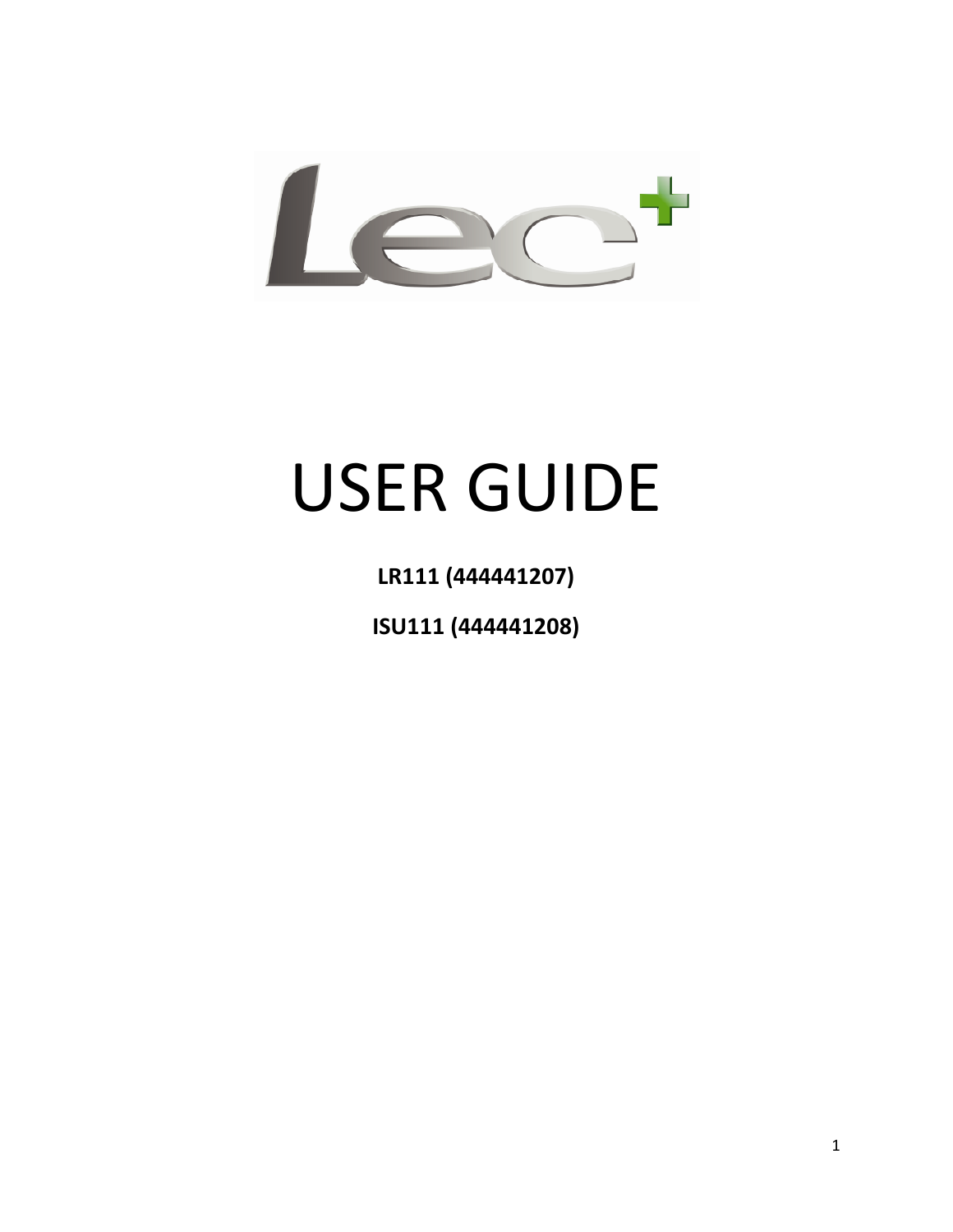## **Introduction**

Thank you for buying this high quality appliance.

This handbook is designed to help you through each step of owning your new appliance, from installation to use.

Please read through all of this guide carefully before you start using your appliance, as we have endeavoured to answer as many questions as possible, and provide you with as much support as we can.

If, however, you should find something missing, or not covered, please contact the Lec Medical Customer Care team who will be only too happy to assist you on:

## **0844 815 3755**

Our policy is one of constant development and improvement, therefore we cannot guarantee the strict accuracy of all of our illustrations and specification changes may have been made subsequent to publishing.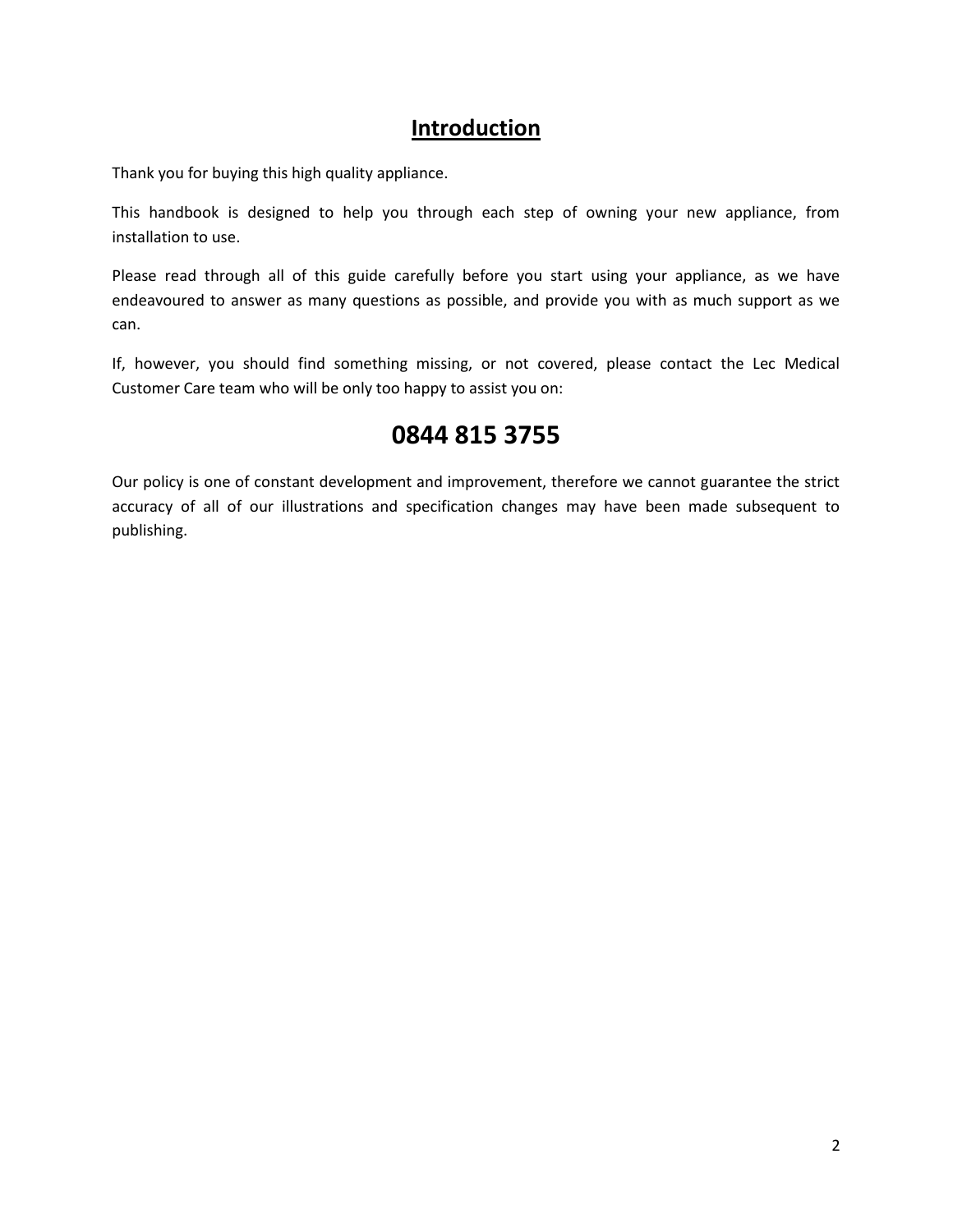## **Contents**

| Installation & start-up          | 4         |
|----------------------------------|-----------|
| Using your appliance             | 5         |
| Defrosting                       | 6         |
| Cleaning your appliance          | 7         |
| Reversing the door               | 8         |
| Safety and servicing             | $9 - 11$  |
| <b>Troubleshooting and Hints</b> | $12 - 13$ |
| After sales                      | 14        |
| Disposal                         | 14        |
| About your product               | 15        |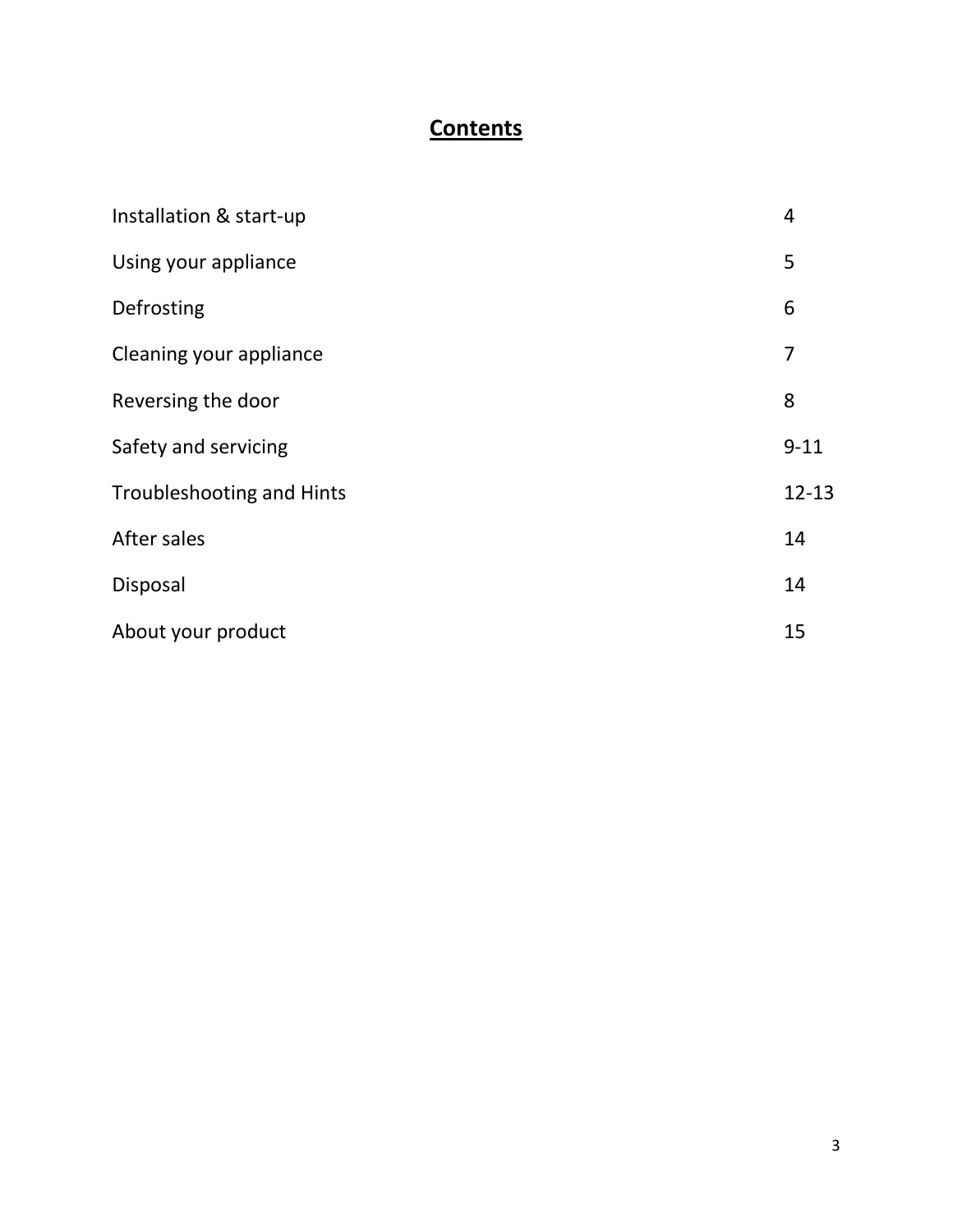## **Installation & start-up**

**Before installing and using your new appliance please read through the instructions supplied with your appliance - failure to install or use this appliance in accordance with the instruction book may invalidate your warranty.**

**REMOVE ALL PACKAGING** external and internal from the appliance including any strips of adhesive tape, plastic bags and pieces of packing foam from inside the cabinet.

**INSTALL** the appliance in a well ventilated room and **DO NOT** place your appliance in direct sunlight or close to a heat source such as radiators or heaters. The appliance should **NOT** be placed in an unheated room where the ambient temperature is above or below that for which the product was designed to operate in as this will affect the performance of the appliance. This can be checked by looking at the data plate, located inside the cabinet.

**ENSURE** there is adequate ventilation all around the cabinet, ensuring there is a gap of 50mm around the sides, 75mm at the rear and 25mm at the top.

**LEVELLING THE APPLIANCE** Make sure the cabinet does not 'rock' and that it stands level. Do not install onto carpeted surfaces as this prevents adequate ventilation. This appliance must stand vertically on a flat, even surface; to level the appliance use the levelling feet by turning them until the appliance is as level as possible.

**DO NOT** expose the appliance to damp conditions, open air or rain.

**DO NOT** lift the appliance by the pipes or the door when moving.

**LET THE COOLANT SETTLE** Prior to switching on, leave your appliance to stand for 2-3 hours to allow the coolant fluid time to settle.

**BEFORE YOU PLUG IN AND SWITCH ON** check that the voltage of the appliance is the same as your supply, the voltage of the appliance will be found from the data plate situated inside the cabinet.

**DOOR OPENING** In order to maintain the correct temperatures inside your appliance keep door opening to a minimum and do not leave the door standing open.

*Should the appliance become damaged, please contact Lec Medical customer care and do not use the appliance until you are instructed to do so by a service engineer.*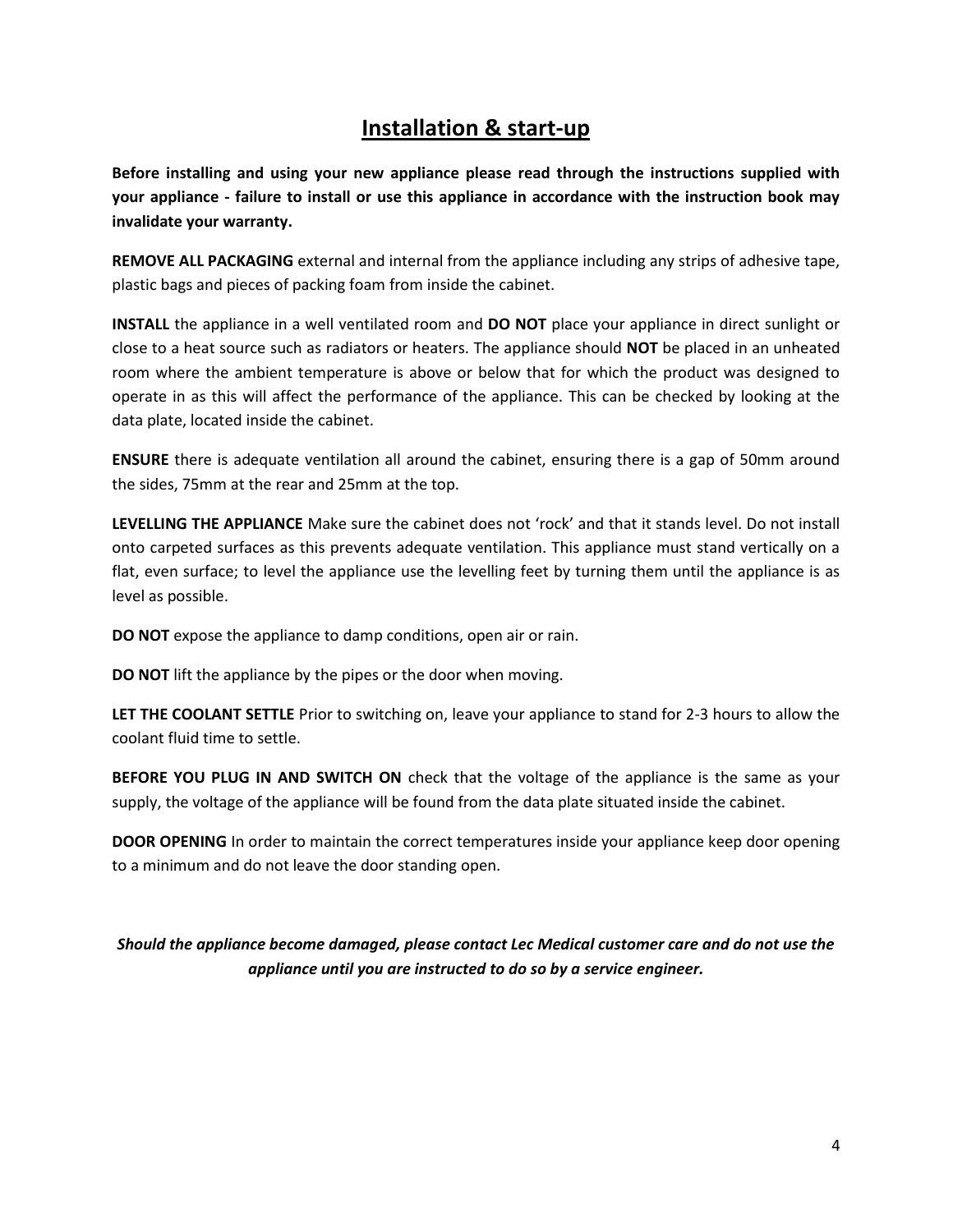## **Using your appliance**

Once you have installed your appliance in an appropriate location, follow the start up procedure below:

Leave the appliance to stand for 2-3 hours to allow the refrigerant to settle following installation and cleaning. If the appliance has been transported horizontally it must be left to stand vertically for 12 hours before installation.

Plug the appliance into the socket.

Turn the thermostat to the required setting – a medium setting is usually suitable.

Leave the appliance empty and switched on for at least 4 hours before storing anything inside to allow a sufficient temperature to be reached.

*N.B. Regular turning off may shorten the life of the appliance.*

#### **USING YOUR APPLIANCE**

The thermostat is located at the rear of the appliance.

To reduce the temperature inside the appliance, turn the thermostat towards 6 maximum.

To increase the temperature inside the appliance, turn the thermostat towards 1 minimum.

Depending on the ambient temperature of the room the appliance is in, you may need to adjust the thermostat accordingly.

| <b>CONDITION/REASON</b> | <b>SETTING ADJUSTMENT</b>                     |  |
|-------------------------|-----------------------------------------------|--|
| Refrigerator too cold   | Adjust temperature control one setting lower  |  |
| Refrigerator too warm   | Adjust temperature control one setting higher |  |
| Freezer too cold        | Adjust temperature control one setting lower  |  |
| Freezer too warm        | Adjust temperature control one setting higher |  |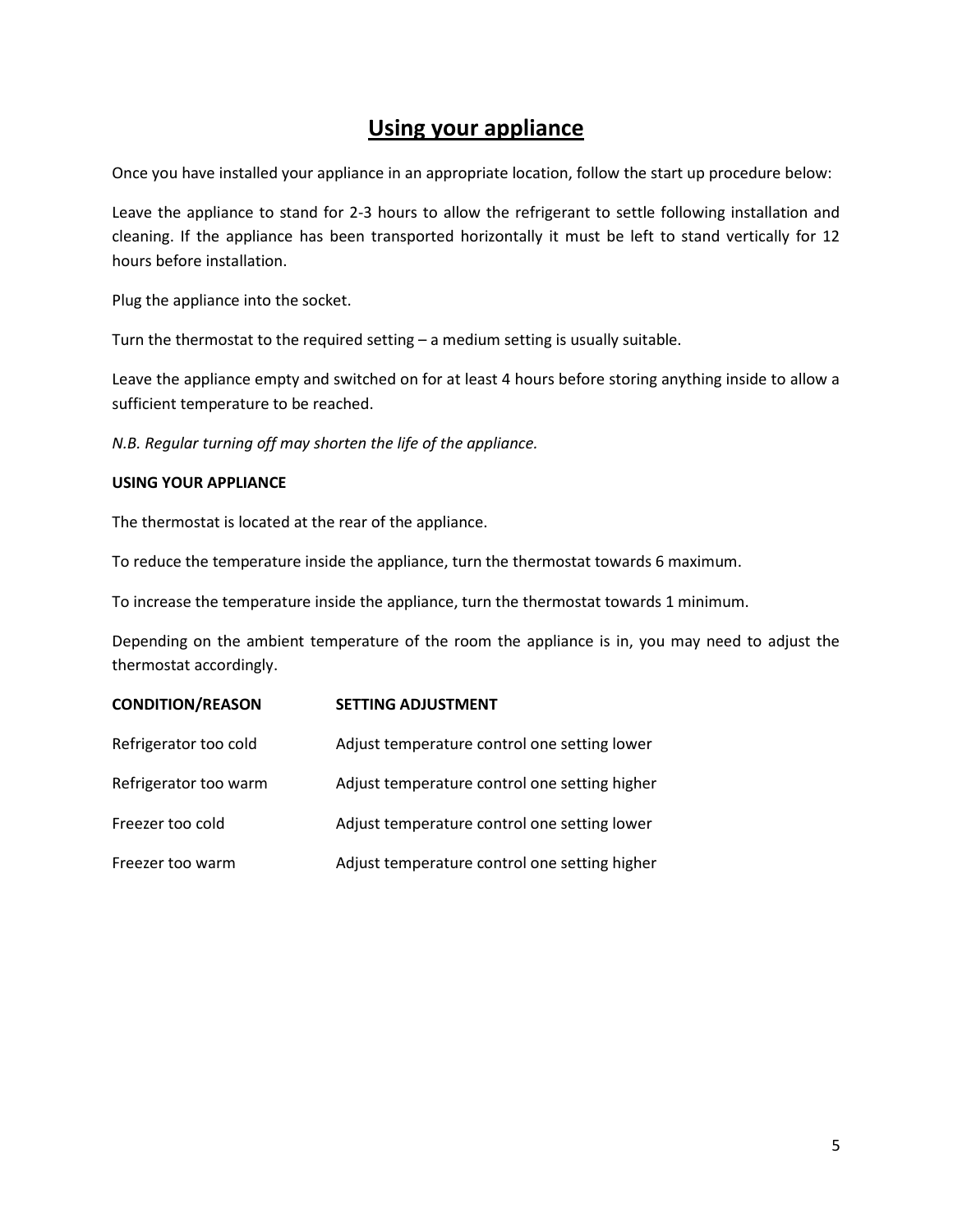## **Defrosting**

#### **REFRIGERATOR (LR111 ONLY)**

Your appliance has an automatic defrost system which requires no special operations on the part of the user. The defrost water will fall into the trough underneath the bottom edge of the cold plate and run down the drain into the plastic defrost water evaporation tray sitting on top of the compressor.



*Image for illustration purposes only*

It is important that the drain does not become blocked. If the drain does become blocked, remove the lower shelf and clear the blockage with a piece of soft wire or plastic such as a pipe cleaner or straw.

#### **FREEZER (ISU111 ONLY)**

Your freezer should be defrosted when there is a frost build up of 5mm. A thick layer of frost on the inside of your appliance will make it less efficient and affect freezing performance.

Before defrosting, unplug the appliance. Use a plastic spatula to carefully scrape off any soft residue of surface frost. DO NOT scrape with a sharp instrument, or use artificial heat which may cause damage. Leave the door open and allow the freezer to defrost. Defrosting can be assisted by placing a bowl of hot water inside your appliance and closing the door as far as possible.

When defrosting is complete, mop up any surface water, clean the appliance and dry thoroughly before reconnecting to the mains supply.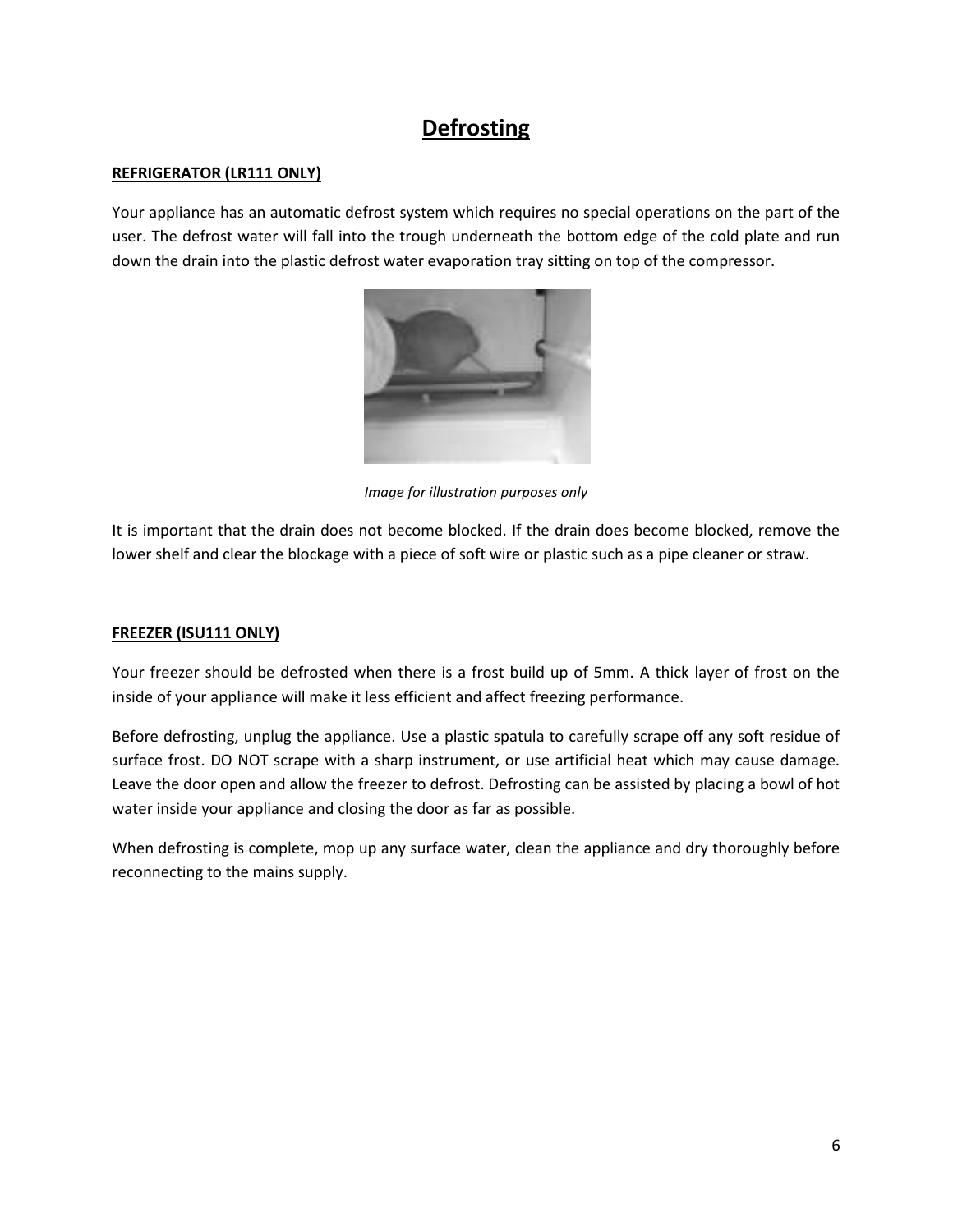## **Cleaning your appliance**

Your cabinet is easy to keep clean. Regular cleaning is important for hygiene reasons. Before attempting any type of cleaning, always switch off the appliance and pull out the mains plug.

EXTERIOR: Use a good wax furniture polish to clean your cabinet's exterior. Make sure that the doors are closed, to prevent polish getting on the magnetic door seal or inside. Do not use an aerosol polish as the spray may damage plastic parts. The condenser (black grille at the back) can be vacuumed using a soft brush attachment (this applies to the ISU111 only).

INTERIOR: Before using for the first time, and periodically, the interior of your appliance should be cleaned. Remove all drugs, vaccines samples etc. from the cabinet and store them in a controlled temperature environment. Remove all the shelves, baskets, drawers and door fittings. Wipe the inside with a soft cloth dampened with lukewarm water mixed with a little mild detergent. Rinse with clean warm water and dry thoroughly with a soft cloth. Avoid water getting into any electrical fittings, switches, lights etc. as this may cause serious electrical damage.

The magnetic door seal may be cleaned using warm soapy water and then dried thoroughly.

Do not use wire wool, solvents, scouring powders or disinfectants of any kind.

After cleaning, plug in and switch on the appliance then leave for at least 4 hours before storing anything inside to allow a sufficient temperature to be reached.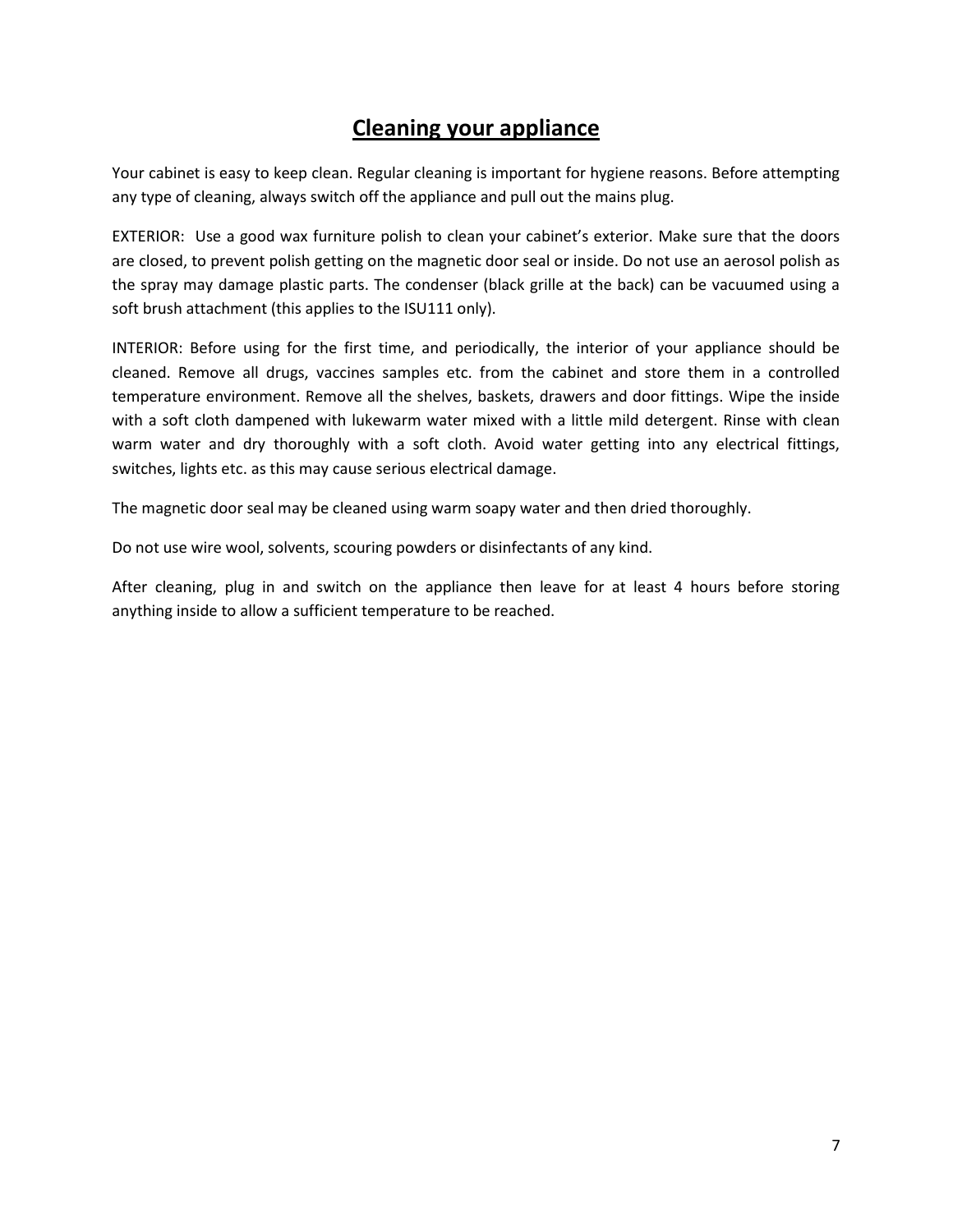## **Reversing the door**



Undo the screws and remove the hinge bracket<br>from the base A spanner may be required to<br>loosen the bolts first



Slide the door down and off the top hinge pin and lift away from the appliance.



Slide the Appliance door back on to the top hinge<br>making sure its the right way.up<br>Screw the bottom hinge into place on the new<br>side.



Remove the screws and bracket from the opposite<br>side and fit back to where the hinge bracket was



Remove screws and hinge bracket and refit on opposite side.

Check that door is aligned horizontally and vertically and that the<br>seals are closed on all sides before finally<br>tightening the bottom hinge<br>Re-adjust the levelling<br>feet

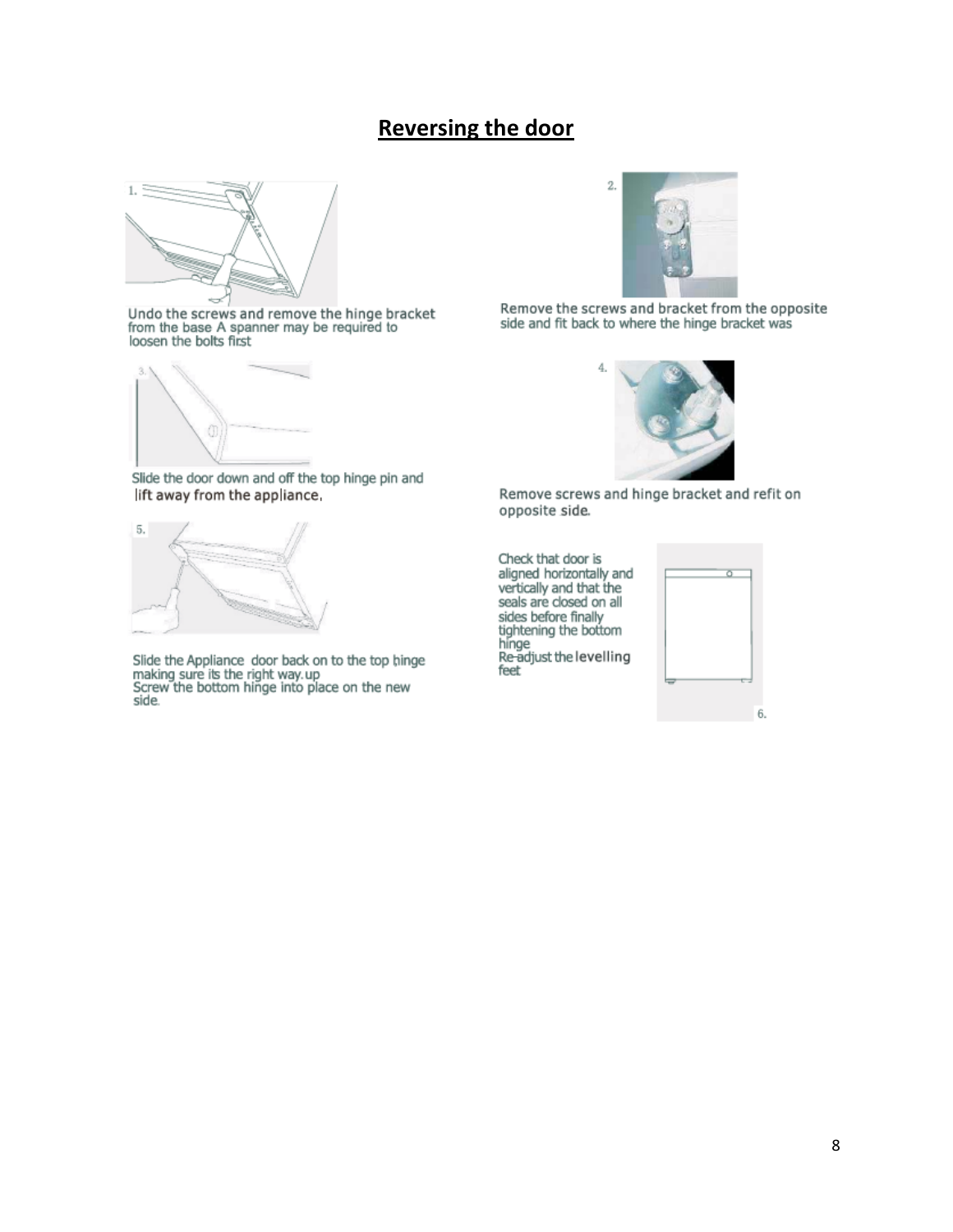## **Safety and servicing**

#### **THIS APPLIANCE MUST BE EARTHED**

If this appliance is fitted with a non-rewirable plug for which your socket is unsuitable the plug should be cut off and an appropriate plug fitted.

The removed plug must be disposed of as insertion of the plug into an electrical socket is likely to be dangerous.

#### **ELECTRIC PLUG WIRING (UK ONLY)**

The wires in the mains lead are coloured in accordance with the following code:

GREEN AND YELLOW - EARTH

BLUE - NEUTRAL

BROWN - LIVE

Connect BLUE to NEUTRAL (N)

Connect GREEN & YELLOW to EARTH (E)

Connect BROWN to LIVE (L)



CONNECT GREEN & YELLOW coloured wire to plug terminal marked 'E' or earth symbol or coloured green or green and yellow.

CONNECT BLUE coloured wire to plug terminal marked 'N' or coloured black.

CONNECT BROWN coloured wire to plug terminal marked 'L' or coloured red.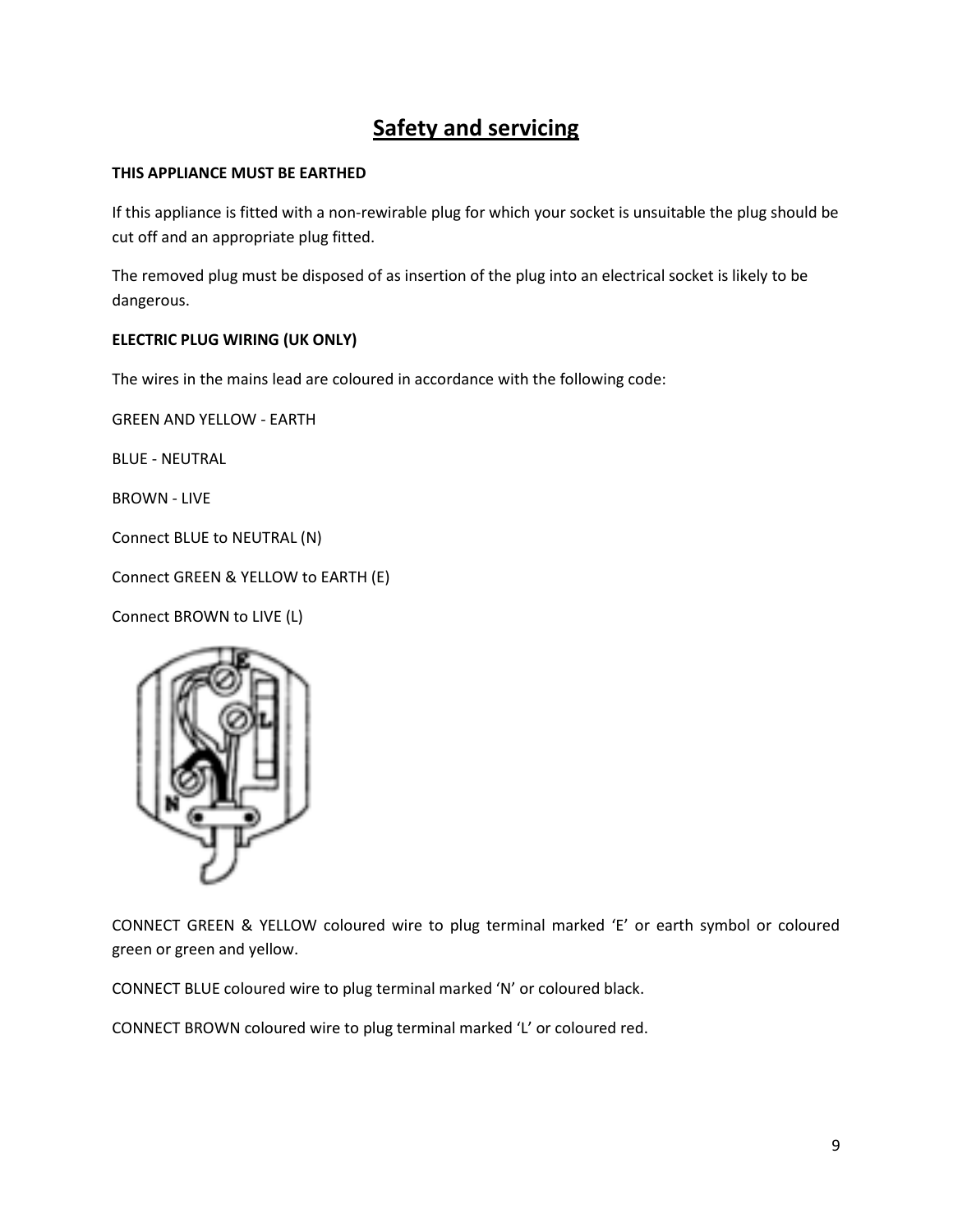If it is necessary to change the fuse in a moulded plug and the fuse cover is detachable, it must be refitted after the fuse has been changed. If the fuse cover is lost or damaged the plug must not be used until a replacement is obtained.

It is important that the colour of the replacement fuse cover corresponds with the coloured insert or as indicated in embossed words on the base of the plug. Replacement fuse covers are available from the Spares Department, Glen Dimplex Professional Appliances, at the address on the rear cover of this leaflet.

If the plug supplied becomes damaged it must be replaced with a new one.

When a non-rewirable plug or rewirable 13 Amp (BS 1363) plug is used it must also be fitted with a 13 Amp ASTA approved (BS 1362) fuse. If any other type of plug is used it must be protected by a 15 Amp fuse either in the plug or at the distribution board.

RADIO INTERFERENCE: This appliance complies with current British and European Standards and CE Directives.

#### **SAFETY NOTES**

Always read these instructions fully before using the appliance for the first time and install this appliance in line with these instructions.

Ensure that the appliance is earthed.

Ensure that the appliance is disconnected from the mains supply before attempting to remove light covers (if fitted).

Ensure that the appliance is disconnected from the mains supply before cleaning internally or defrosting.

Do not store corrosive substances in or near to the appliance.

Do not allow unsupervised children to use this appliance. Do not allow children to play, sit or hang onto any part of the appliance.

Do not remove items from the freezer with wet hands, the low temperatures may cause 'freezer burn'.

Do not place fizzy drinks in the freezer compartment as the containers may burst.

The manufacturer does not accept any liability for damage caused through improper use, or incorrect installation.

Do not install this appliance if it has been damaged during transportation. This includes the plug and power supply cord.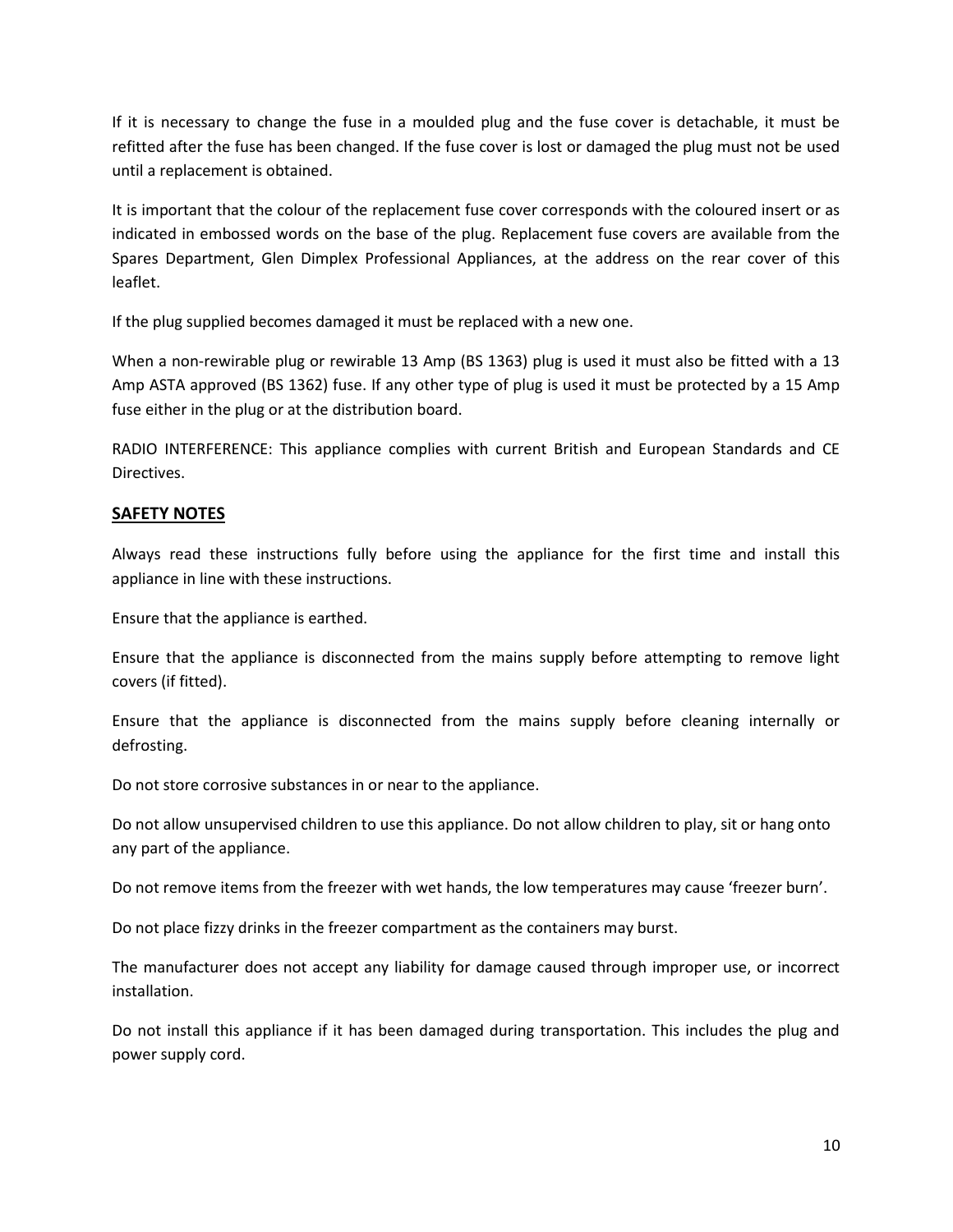Always remember to unplug the appliance before cleaning. When disconnecting from the electricity supply, pull the plug, not the power cord.

Do not use any electrical appliance inside the vaccine/chemical storage area - unless they are recommended by the manufacturer.

All electrical repairs must be carried out by a qualified electrician. Inadequate repairs may result in a major source of danger for the user and invalidate any warranty.

Never store anything dangerous inside the appliance, such as flammables, combustibles, explosives, strong acid and alkali etc.

Always keep any ventilation openings clear of obstruction. Should they become blocked, clear them straight away.

Make sure that the plug is in an accessible place when installation is complete and remove all packaging.

This appliance is not intended for use by persons (including children) with reduced physical, sensory or mental capabilities, or lack of experience and knowledge, unless they have been given supervision or instruction concerning use of the appliance by a person responsible for their safety.

Refrigerating appliances might not operate consistently when sited for an extended period of time below the cold end or above the high end of the range of temperatures of the appliance.

**Warning**: Do not allow the refrigerant circuit to become damaged while using or installing. Should it become damaged, do not use the appliance until you are instructed to do so by a service engineer. Refrigerant can ignite or cause damage to the eye when leaking.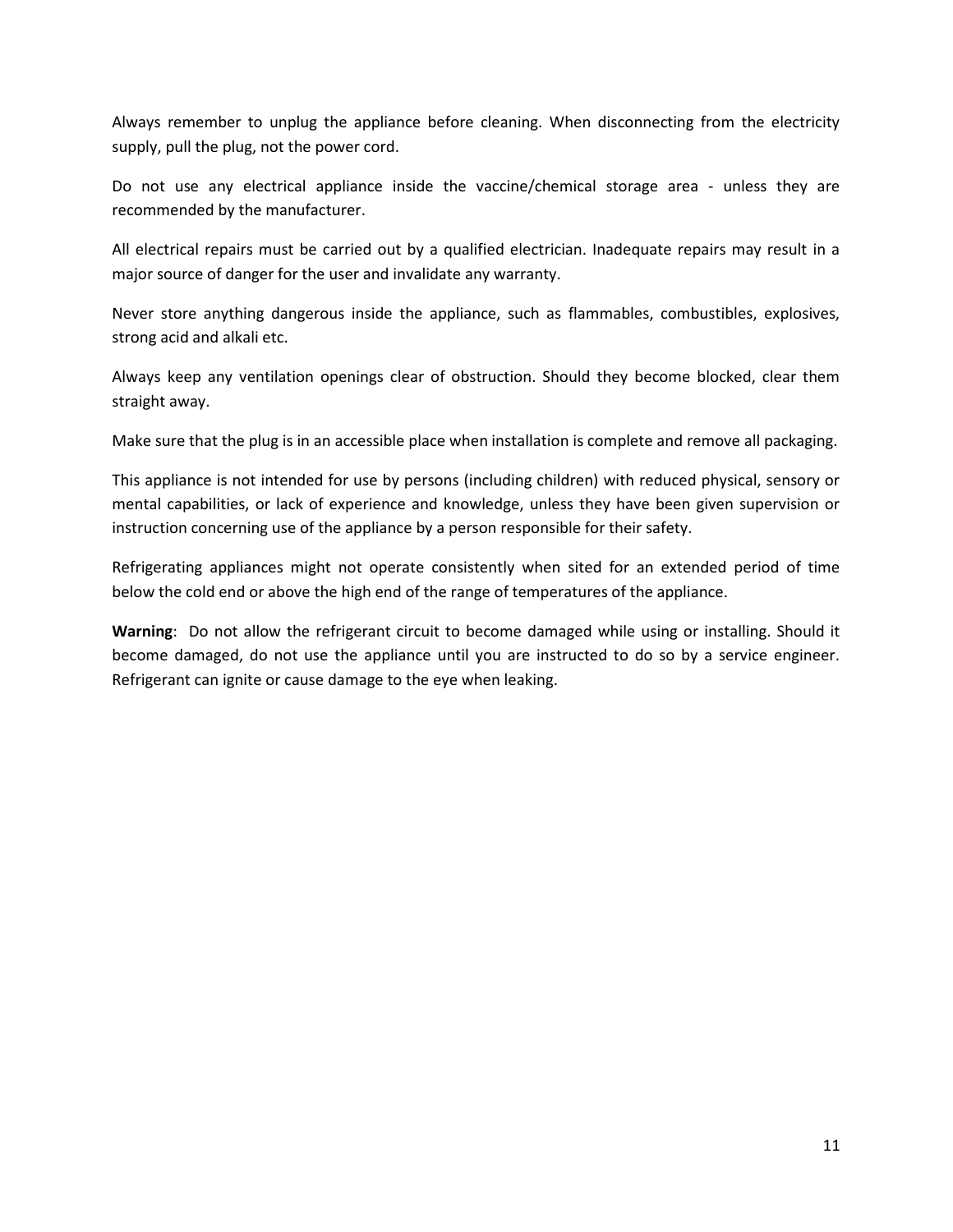## **Troubleshooting and Hints**

If your appliance is to be out of service for any length of time ensure that the interior is carefully cleaned and dried. Leave the door open and disconnect the plug from the mains socket.

Carry out regular cleaning according to instructions.

#### **Problem:**

#### **The appliance does not work at all**

Check that the appliance is plugged in and that the power is on.

Check that the fuse is intact.

Check that the plug is not damaged

Check that the voltage is correct for the appliance

Check there has not been a power cut by checking the household or surrounding lights

#### **The appliance is noisy**

Check that the appliance is level.

Check that the appliance is not touching nearby items such as furniture or other objects.

"Whooshing" and "Gurgling" noises caused by the refrigeration system are perfectly normal and

cannot be avoided.

#### **The appliance is not meeting the correct temperature**

Check that the door is shutting and sealing correctly. Check the frequency of door openings. If opened too often this can cause the compressor to run for some time.

Check that the appliance is not too close to a heat source (such as radiator).

Check that the appliance is not overloaded with products. The appliance requires space between stored items in order for the air to circulate correctly.

Check that there has not been a sudden rise or fall in temperature. Your appliance is designed to operate in an ambient temperature between 18°C and 38°C.

Check that the appliance is positioned correctly. It should be positioned away from direct sunlight.

Check that the thermostat is set to a suitable temperature.

Check that the ventilation grille and/or condenser has not become blocked (if fitted).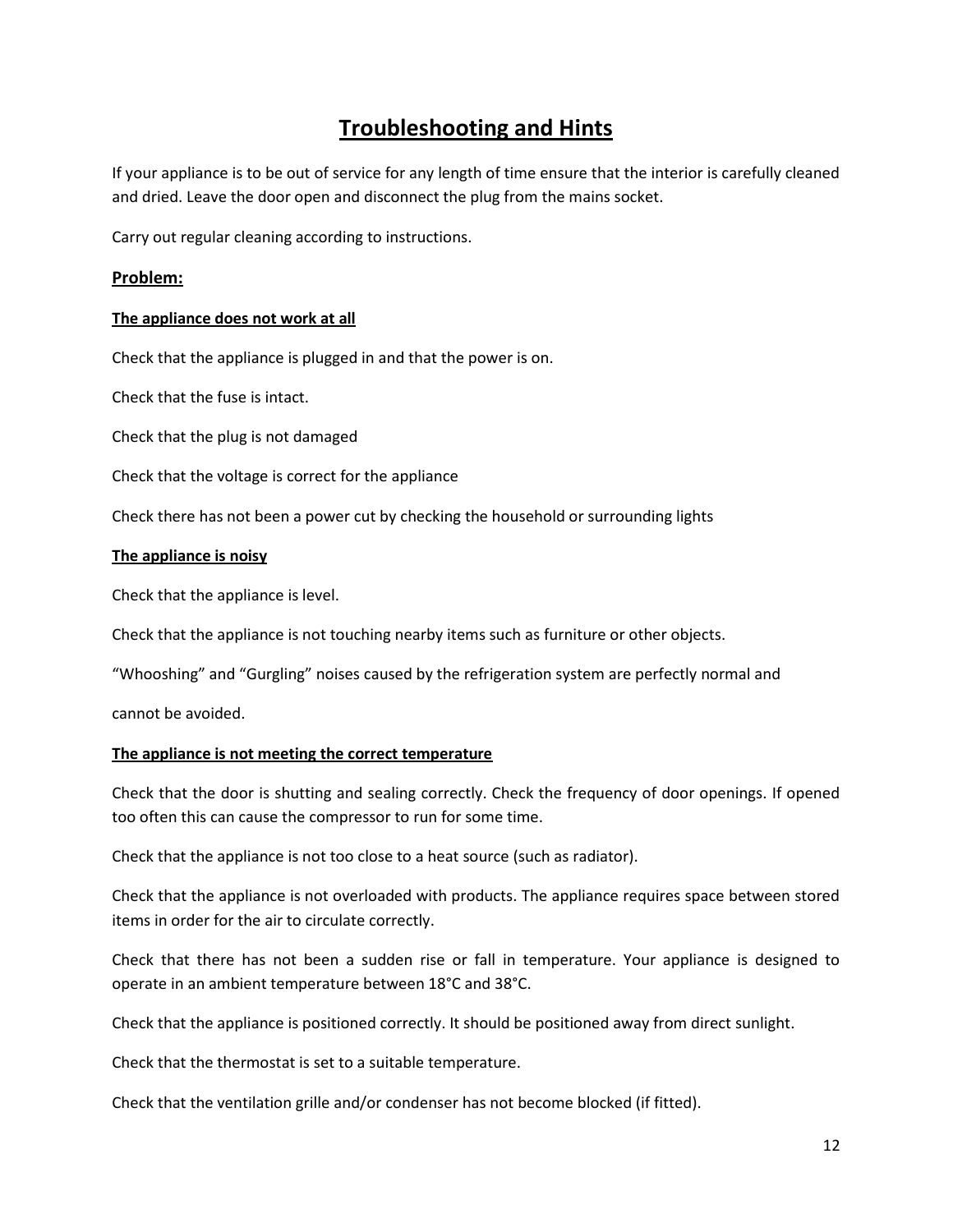There should be a minimum of 50mm clearance around the sides, 25mm at the top and 75mm of clearance at the back to allow free circulation of air.

#### **The outer surfaces of the appliance are wet**

Caused by condensation - dry the outer of the appliance carefully

#### **The inner surfaces of the appliance are wet**

The door is opened frequently, or kept open too long.

Caused by condensation - dry the inside of the appliance thoroughly.

#### **Excess frost and ice has built up**

Check that the door has not been left open.

Check that the door gasket is clean and undamaged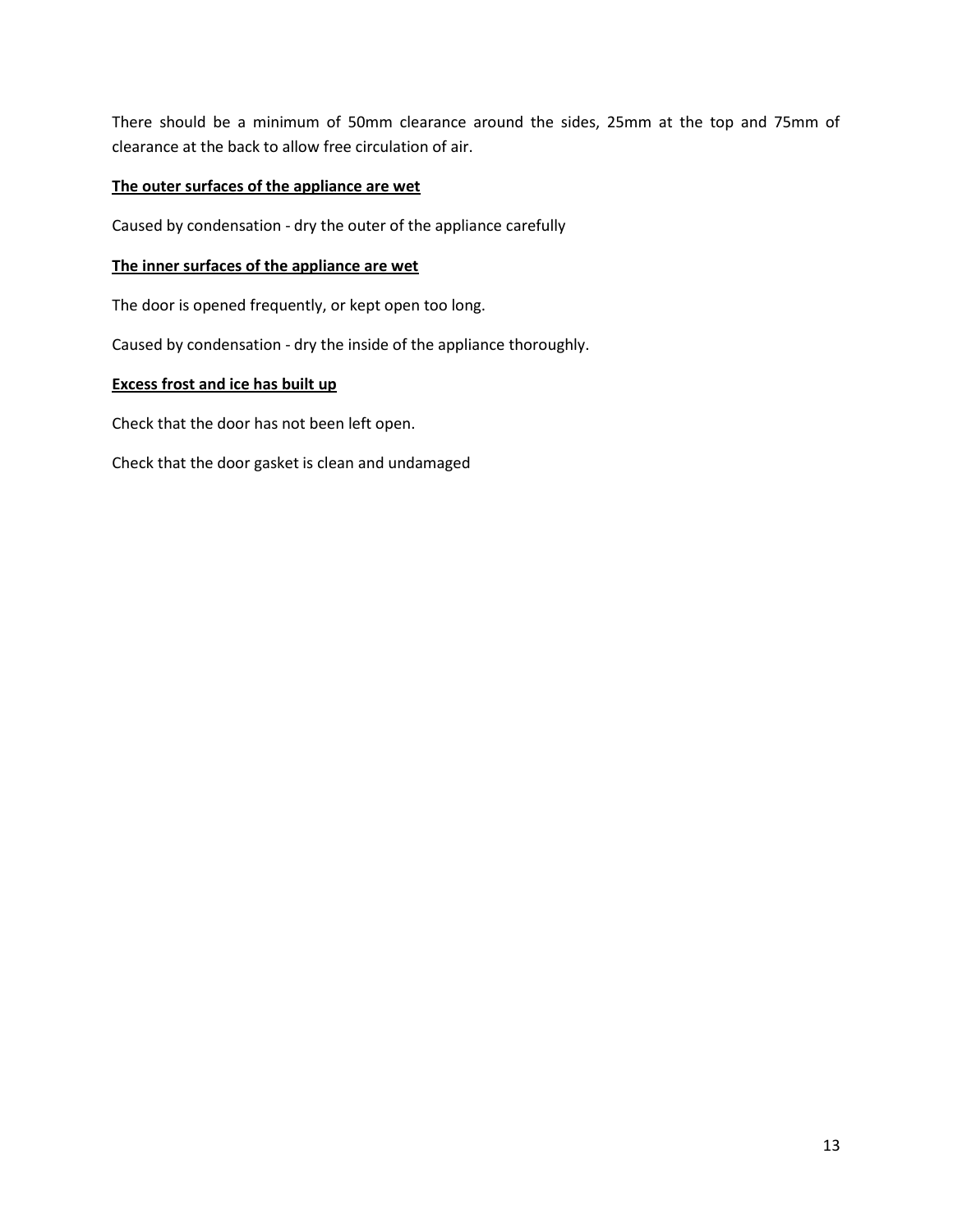### **AFTER SALES**

If service should be required please contact the supplier of the appliance. Give them the date of purchase, the model and serial number (found on the DATA PLATE inside the appliance) and state the nature of the fault.

## **DISPOSAL**

If you are disposing of an old cabinet, break off any latches, locks and hinges as a safeguard against small children trapping themselves inside. Remove any plugs and power leads to ensure that the appliance is inoperative.

The refrigeration system contains insulating gases and refrigerant which will require specialist disposal. Most components can be recycled. Always contact your local council or authority for information regarding the correct disposal/removal of old appliances, do not dispose of with household waste.

Warning: When disposing of an old appliance make sure that the pipe work does not become damaged.

Much of the packaging supplied with your appliance can be recycled, or disposed of without any harm to the environment. Cardboard may be crushed, or cut into smaller pieces if required for recycling or disposal.

Up to date information concerning options for disposal of packaging can be obtained from your supplier or local council/authority.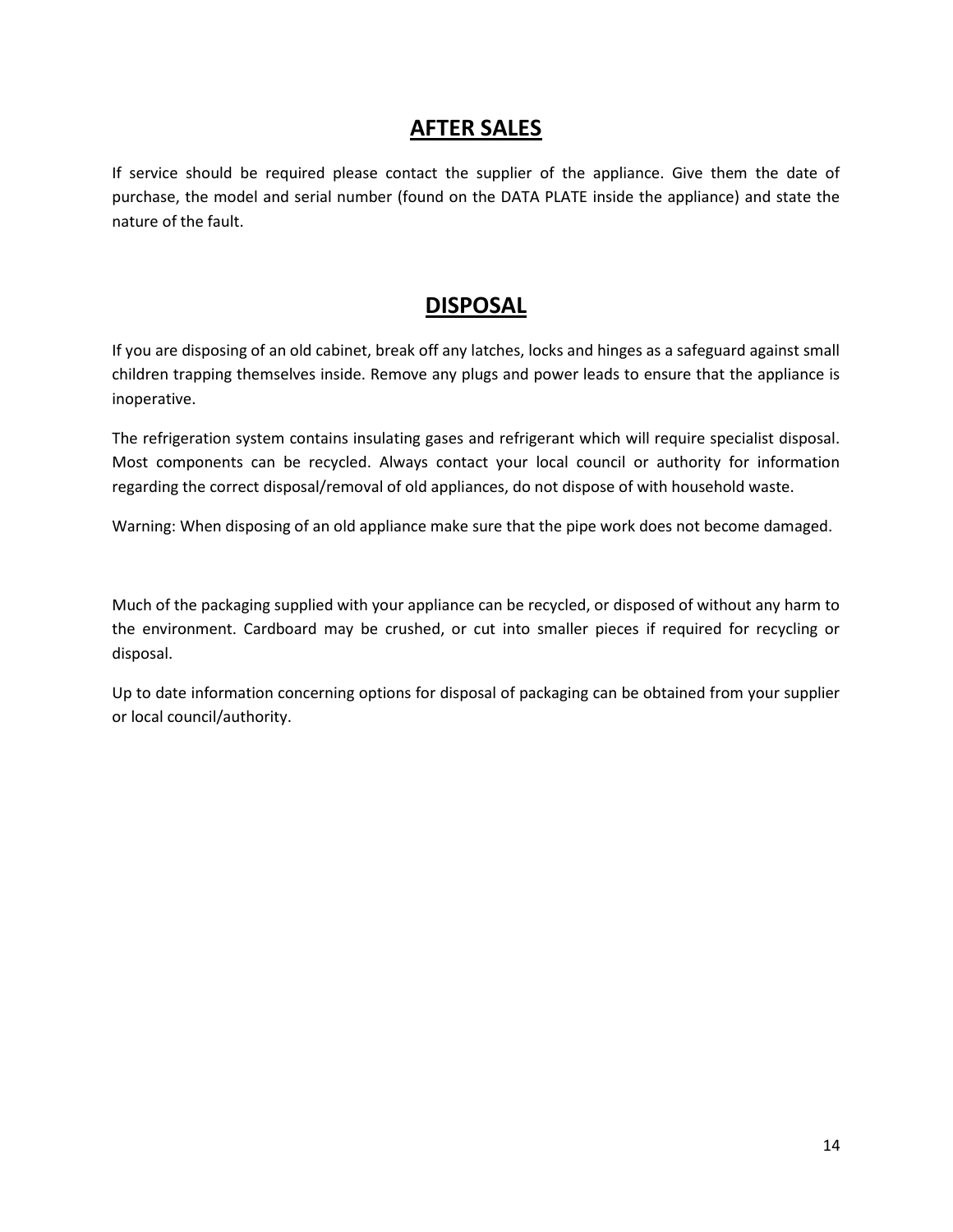## **ABOUT YOUR PRODUCT**

| Model               | LR111                           | <b>ISU111</b>    |
|---------------------|---------------------------------|------------------|
| Width (mm)          | 545                             | 545              |
| Depth (mm)          | 600                             | 590              |
| Height (mm)         | 845                             | 845              |
| Net volume (litres) | 112                             | 82               |
| Climate class       | $ST(18^{\circ}C - 38^{\circ}C)$ | ST (18°C - 38°C) |
| Refrigerant type    | R600a                           | R600a            |

These appliances operate at a voltage of 220 - 240V ~ 50Hz.